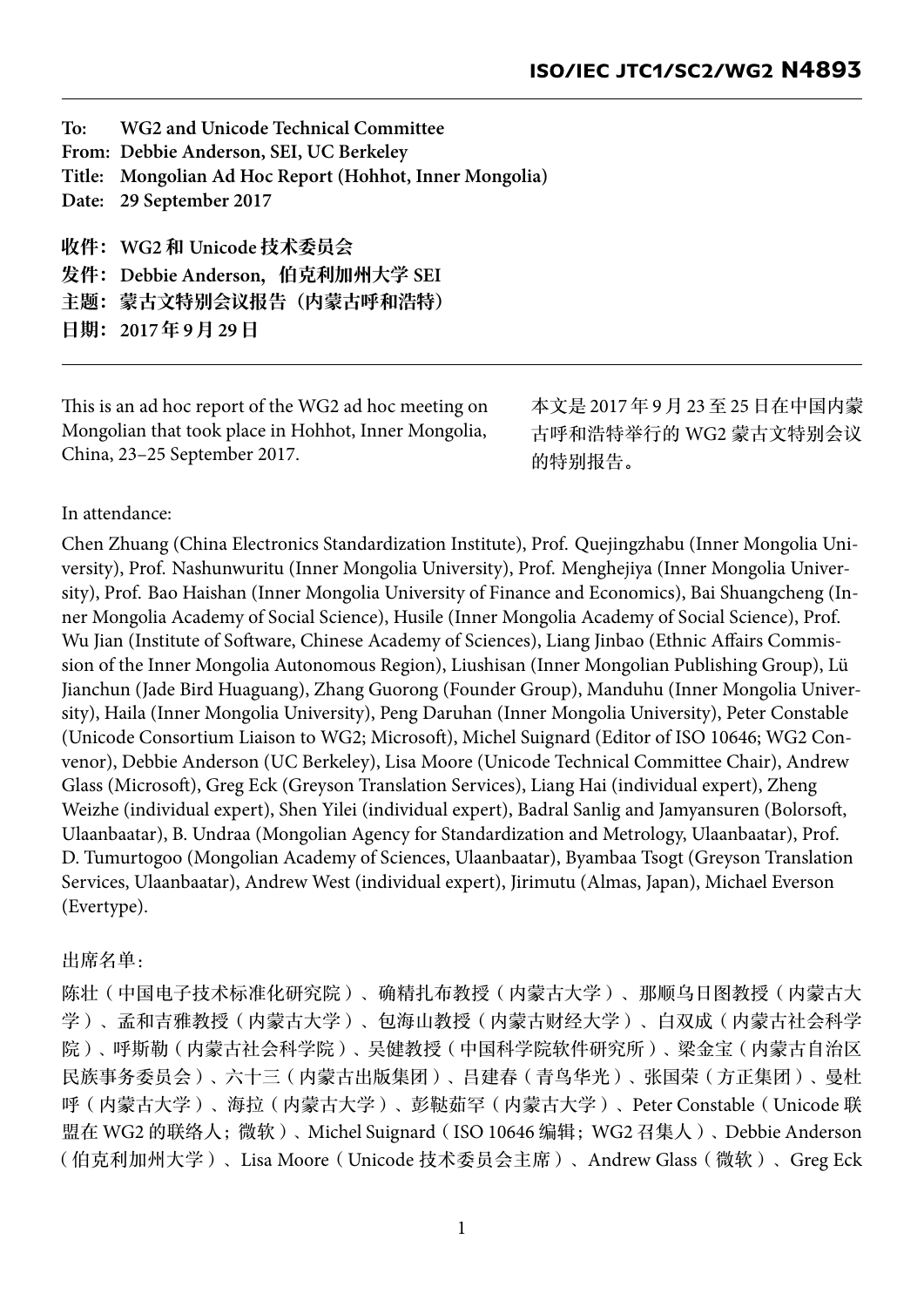(Greyson 翻译服务)、梁海(个人专家)、郑维喆(个人专家)、沈逸磊(个人专家)、Badral Sanlig 和 Jamyansuren(Bolorsoft,乌兰巴托)、B. Undraa(蒙古国标准化与计量局,乌兰巴托)、 D. Tumurtogoo 教授(蒙古国科学院,乌兰巴托)、Byambaa Tsogt(Greyson 翻译服务,乌兰巴托)、 Andrew West(个人专家)、吉日木图(Almas,日本)、Michael Everson(Evertype)。

We met and the following participants made presentations:

- Prof. Quejingzhabu on N4880, one of the improved Phonetic models.
- Jirimutu on the vendor experience of Almas.
- Badral Sanlig on the vendor experience of Bolorsoft.
- Lü Jianchun on the vendor experience of Jade Bird Huaguang.
- Zhang Guorong on the vendor experience of Founder Group.
- Shen Yilei on the positional mismatches.
- Andrew Glass and Liang Hai on the Graphetic model and text processing layers.
- Liang Jinbao on suggested improvements to the Phonetic model.

The attendees of this meeting agreed upon the following points:

- The Mongolian script is an important script used today that has a rich and long history.
- There are a number of current problems, including typing errors, display errors, security concerns due to visual ambiguity, positional mismatches, missing glyphs, and underdocumented specifications.
- There are alternative approaches to solving these problems: a new Graphetic model or improved Phonetic models. The new Graphetic model, presented by Andrew Glass and Liang Hai, is an adaptation of the original Graphetic encoding standard that incorporates cursive joining behavior based on the UCS character/ glyph model. One improved Phonetic model, pre-

我们举行了会议,有下列与会者做展示:

- 确精扎布教授,关于改良语音模型之一 的 N4880 文档。
- 吉日木图,关于 Almas 的厂商经验。
- Badral Sanlig,关于 Bolorsoft 的厂商经 验。
- 吕建春,关于青鸟华光的厂商经验。
- 张国荣,关于方正集团的厂商经验。
- 沈逸磊,关于位置失配。
- Andrew Glass 和梁海,关于字形模型以 及文本处理的各种层面。
- 梁金宝,关于对语音模型所建议的改 进。

本次会议的出席者在下列要点上达成一 致:

- 蒙古文是当今使用的重要文字,有着丰 厚且悠久的历史。
- 存在若干当前问题,包括打字错误、显 示错误、由视觉歧义引起的安全问题、 位置失配、图形缺失、规范文档不足。
- 存在多个解决这些问题的替代方法:新 版字形模型或多个改良语音模型。由 Andrew Glass 和梁海展示的新版字形 模型是基于 UCS 字符/图形模型并结合 连写行为对原先字形编码标准的改编。 梁金宝展示的改良语音模型之一完善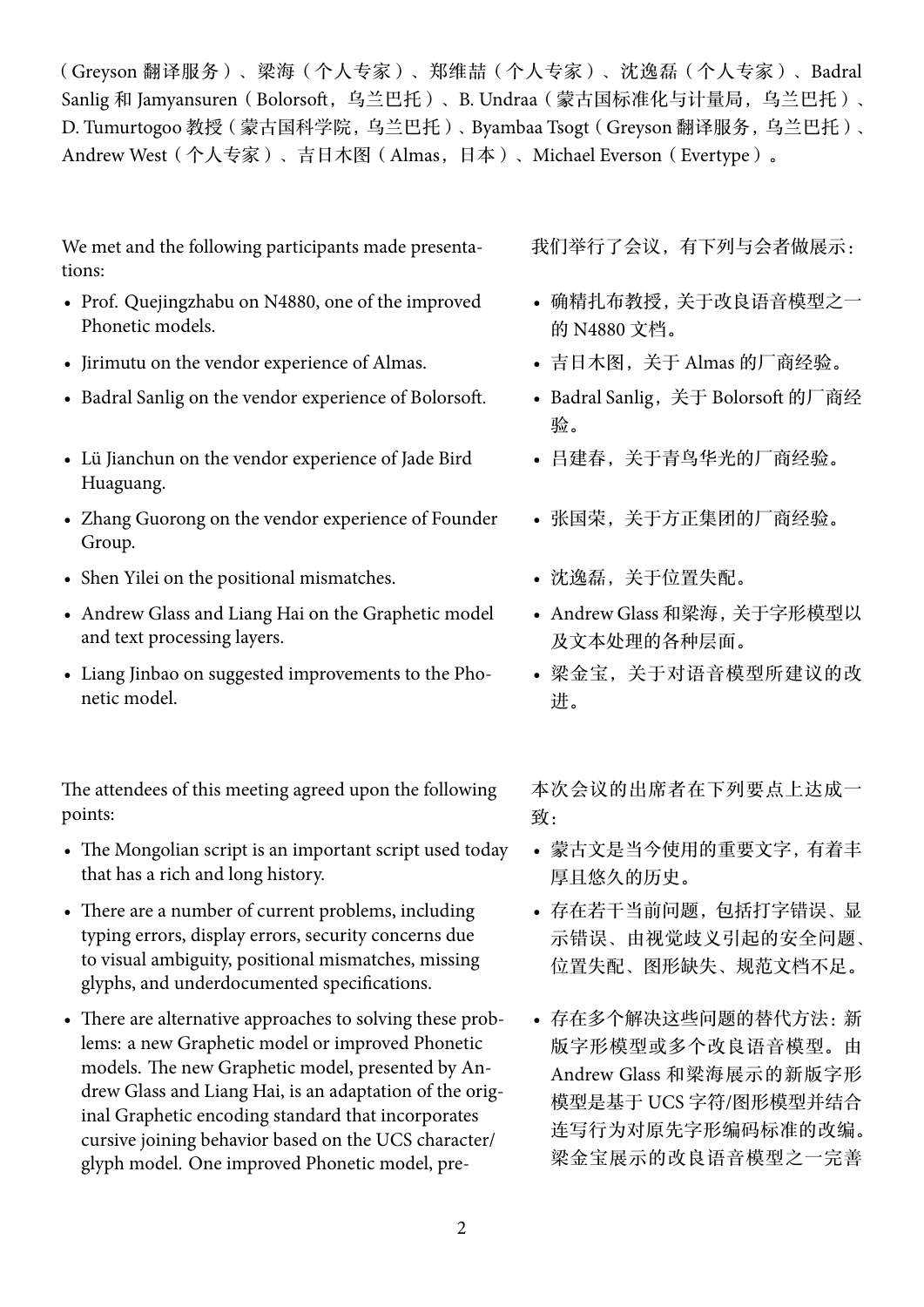sented by Liang Jinbao, refines the current encoding model to improve consistency. Liang Jinbao's presentation also identified pros and cons to both approaches. Prof. Quejingzhabu presented a second improved Phonetic model.

- The Mongolian Working Group stated their commitment to the Phonetic model. The representatives from Mongolia also were committed to the Phonetic model. Representatives of the Unicode Technical Committee did not state a preference for either model, but the representatives expressed concerns with the current state of Mongolian text processing.
- Whichever approach is taken to solve the issues, the long-term goal is to make Mongolian text interchangeable and accessible for future generations.
- There are different layers of text processing implementation. We noted where the different encoding models distributed the inherent complexity of Mongolian script. In short, the Graphetic model imposes complexity on sides that involve phonetic information (such as the implementation of input and collation) and removes complexity from the encoding level and display side, whereas the Phonetic models shift complexity to the encoding and fonts. The two approaches have different advantages and disadvantages.
- It is important to provide clear specifications for implementers and font providers, especially for those working outside China and Mongolia.
- Those working on the Graphetic model will produce a test implementation of the Graphetic model and apply it to a corpus of Mongolian data to see if it works for all Mongolian text.
- We agreed to share information (and knowledge) and collaborate in helping to resolve the problems.

了当前编码模型以改善一致性。梁金宝 的展示还识别了两个方法的利弊。确精 扎布教授展示了另一个改良语音模型。

- 蒙古文工作组声明对语音模型的坚持。 来自蒙古国的代表也坚持语音模型。 Unicode 技术委员会的代表没有声明对 任何模型的偏好,但代表们表达了对蒙 古文文本处理当前状况的担忧。
- 无论选定哪个方法来解决问题,长期目 标是让蒙古文的文本对后代们可交换 且可获得可使用。
- 文本处理的实现有各种层面。我们注意 到了编码模型各自把蒙古文固有的复 杂度分配在哪里。简单说,字形模型把 复杂度施加到了涉及语音信息的方面 上(比如对输入和排序的实现)并将 复杂度从编码层和显示方面移除,而语 音模型把复杂度转移到编码和字体。两 个方法有不同的优势和劣势。
- 为实现方和字体提供方提供清晰的规 范很重要,尤其对于在中国和蒙古国外 部工作的那些来说。
- 做字形模型工作的几位将会制作字形 模型的测试版实现,并将其应用到蒙古 文的语料数据中,看是否适用于所有蒙 古文文本。
- 我们同意要分享信息(及知识)并合 作以帮助解决问题。